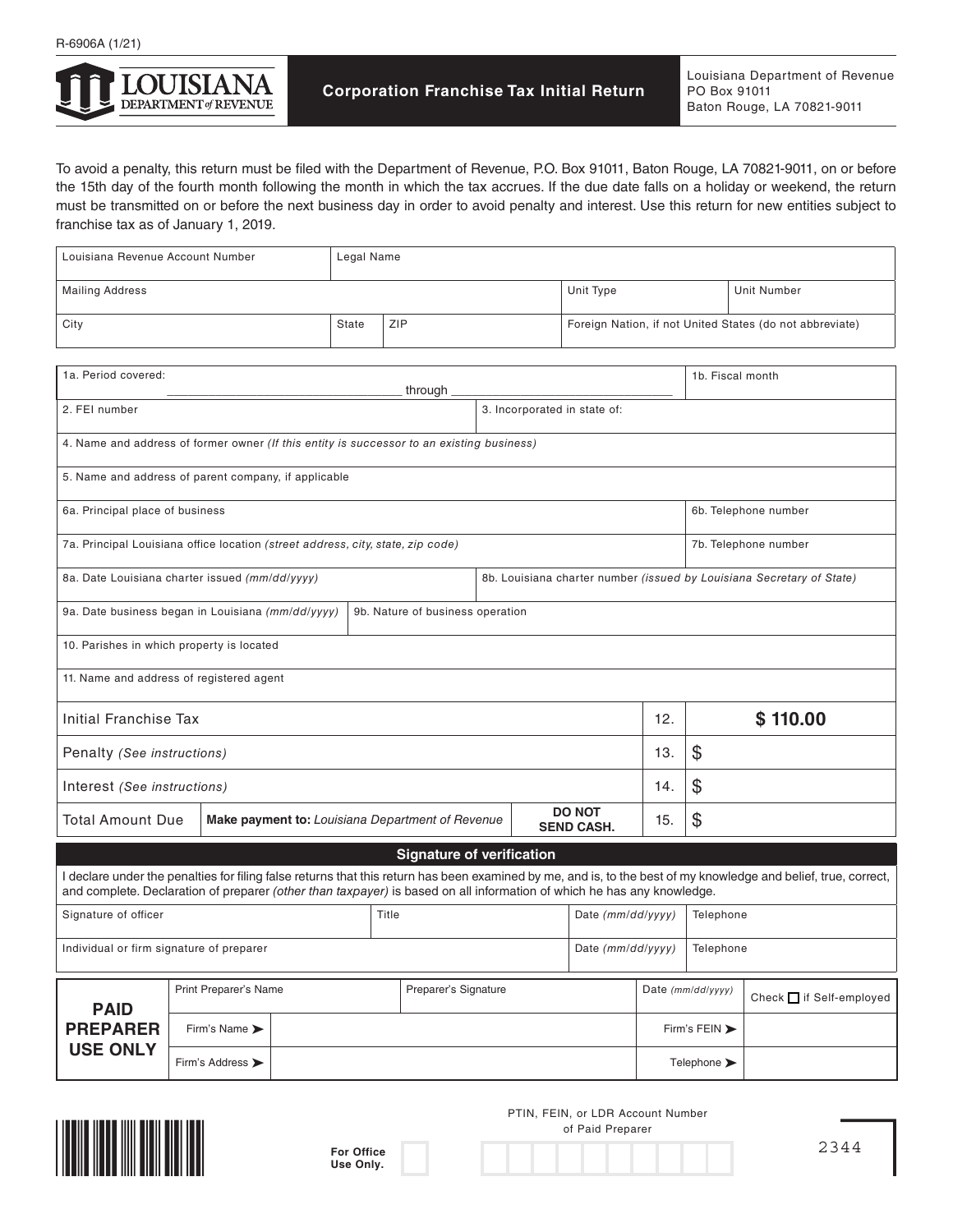## **Instructions for Corporation Franchise Tax Initial Return**

Use this return for new entities subject to franchise tax as of January 1, 2019.

The franchise tax is imposed on corporations, and other entities that are tax as "C corporations" for federal income tax purposes, subject to certain exceptions. Any limited liability company that is eligible to be treated as an "S corporation" for federal income tax purposes on the first day of the franchise tax period, is not subject to franchise tax. Any other entity that was acquired during the period January 1, 2012 to December 31, 2013, by an entity that was taxed as an "S corporation," is not subject to franchise tax. R.S. 47:608 provides certain exemptions from franchise tax. Every new entity subject to franchise tax must file an initial return and pay the initial tax of \$110.00. This return is due on or before the fifteenth day of the fourth month following the month in which the tax accrues. For a domestic entity, the tax accrues on the date shown on the charter issued by the Secretary of State. For a foreign entity, the tax accrues on the date the entity exercises its charter in Louisiana, is authorized to do, actually does business in Louisiana, or uses any part of its capital or plant in Louisiana whether owned directly or indirectly by or through a partnership, joint venture, or any business organization of which the domestic or foreign entity is a related party as defined in R. S. 47:605.1. Example due dates are as follows: The tax of ABC accrued on March 21, 2019; its initial return and payment of \$110.00 tax would be due on or before July 15, 2019. If ABC adopted a calendar year accounting period, this initial payment would cover the period March 21, 2019 through December 31, 2019. The next franchise return would be due on or before May 15, 2020, and must be filed on Form CIFT-620. If the fiscal year ending June 30, 2019 was adopted, the initial return would cover the period from March 21, 2019 through June 30, 2019 . The next franchise return would be due on or before November 15, 2019, and must be filed on Form CIFT-620. Delinquent returns and payments must include applicable penalty and interest. If the due date falls on a holiday or weekend, the return must be transmitted on or before the next business day in order to avoid penalty and interest.

Corporation franchise tax for domestic entities continues to accrue and must be filed on Form CIFT-620, regardless of whether any assets are owned or any business operations are conducted, until a "Certificate of Dissolution" is issued by the Louisiana Secretary of State.

Corporation franchise tax for foreign entities continues to accrue and must be filed on Form CIFT-620, as long as the entities exercises its charter, does business, or owns or uses any part of its capital or plant in Louisiana and, in the case of a qualified entities, until a "Certificate of Withdrawal" is issued by the Louisiana Secretary of State.

- **Line 1a.** Enter the period covered by this initial franchise tax return. The period begins on the date the charter is filed with the Secretary of State, or the date of Louisiana qualification, or other taxing incidence. The period ends on the date the first accounting period closes. If books are kept on a calendar year basis, the period covered must end on the last day of December. If a fiscal year basis is used, the period must end on the last day of any month and cannot exceed 12 months.
- **Line 1b.** Enter the month your accounting period closes. The month should match the period ends date on Line 1a.
- **Line 2.** Enter the Federal Employer's Identification Number for the entity.
- **Line 3.** Enter the state where the entity was originally incorporated.
- Line 4. If the entity is the successor to an existing business (i.e., through a merger or the incorporation of an existing entity, such as a partnership), enter the name and address of the former business or owner.
- **Line 5.** If the entity is a subsidiary of another entity, enter the name and address of the parent entity.
- **Line 6a.** Enter the city and state of the principal place of business. Enter the telephone number on line 6b.
- **Line 7a.** Enter the primary Louisiana office location. Provide a physical address of the primary location: street address, city, state, and zip code.
- Line 7b. Enter the telephone number.
- **Line 8a.** Enter the date (month, day, year) the Louisiana charter was issued.
- **Line 8b.** Enter the charter number assigned to this entity by the Louisiana Secretary of State.
- **Line 9a.** Enter the date (month, day, year) this entity began business in Louisiana.
- **Line 9b.** Describe the nature of the business operations in Louisiana.
- **Line 10.** Enter the parishes in Louisiana where corporate property is located.
- Line 11. Enter the name and address of the registered agent for this entity as recorded with the Louisiana Secretary of State.
- **Line 12.** The initial franchise tax due is \$110.00. Act 15 of the 2020 First Extraordinary Session suspended the initial franchise tax for franchise taxable periods beginning on July 1, 2020, through June 30, 2021. The date entered on Line 1a must fall within these dates for the tax to be suspended. If your tax is suspended, skip Lines 13 and 14 and enter a zero "0" on Line 15.